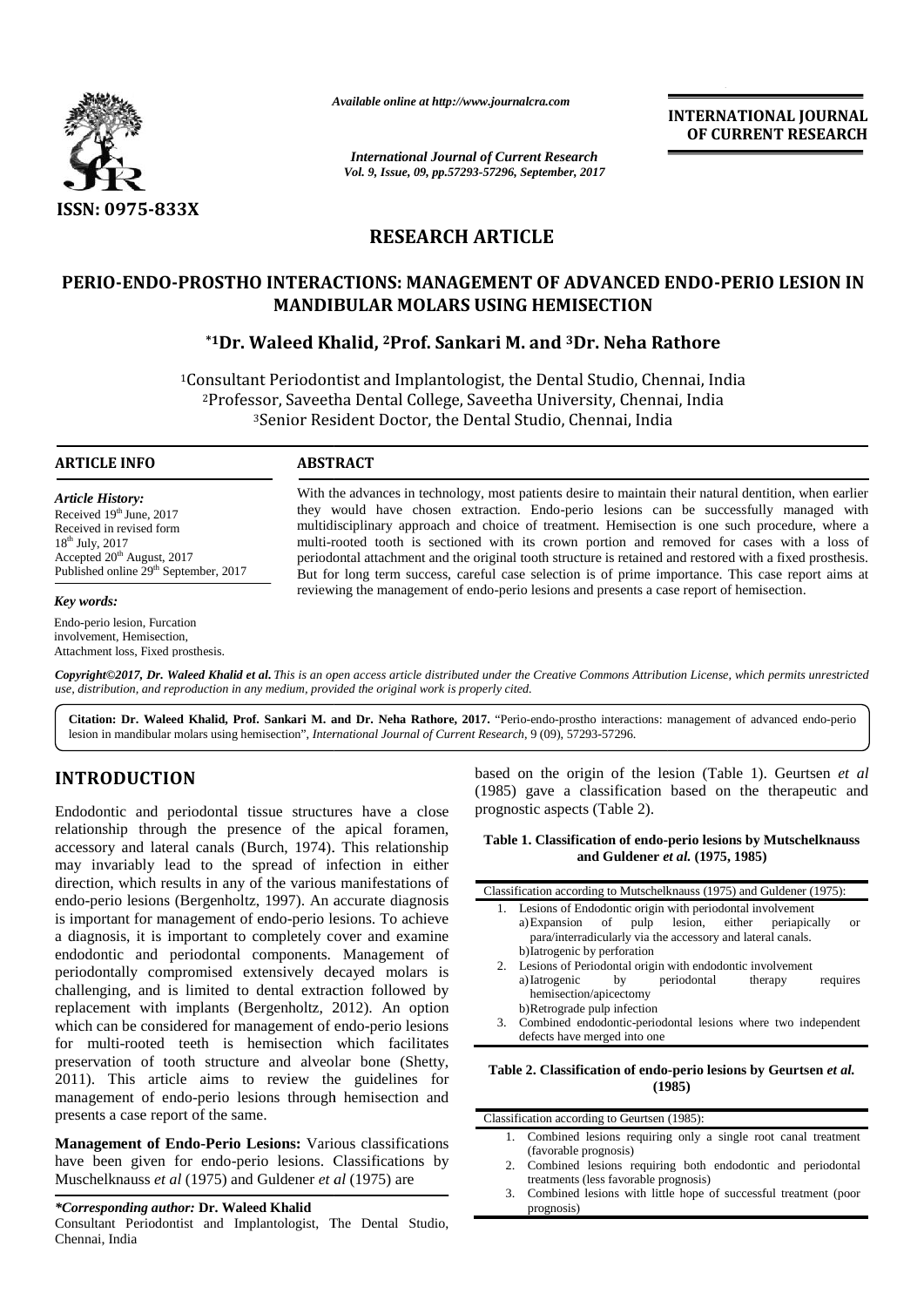An endo-perio lesion of endodontic origin spreads to periodontal tissues via apical foramen and progresses along the periodontal ligament apically to a coronal level which causes a sinus opening and finally leads to formation of an osseous defect. If the inflammatory focus is left untreated, it continues to persist for an extended period and the epithelial tissue migrates into the periodontal pocket and results in a combined lesion (1994).

The treatment concept developed by Haueisen *et al* (1999) for endo-perio lesions combines both aspects of endodontic and periodontal treatments in a sequence and time- defined intervals (Figure 1). This takes into consideration both the etiology of the lesion as well as the healing period for the treatments. Hemisection should be considered in conditions such as severe vertical bone loss around a single root, destruction of the furcation, difficulty to maintain adequate



**Figure 1. Treatment concept for endo-perio lesions given by Haueisen** *et al.***(1999)**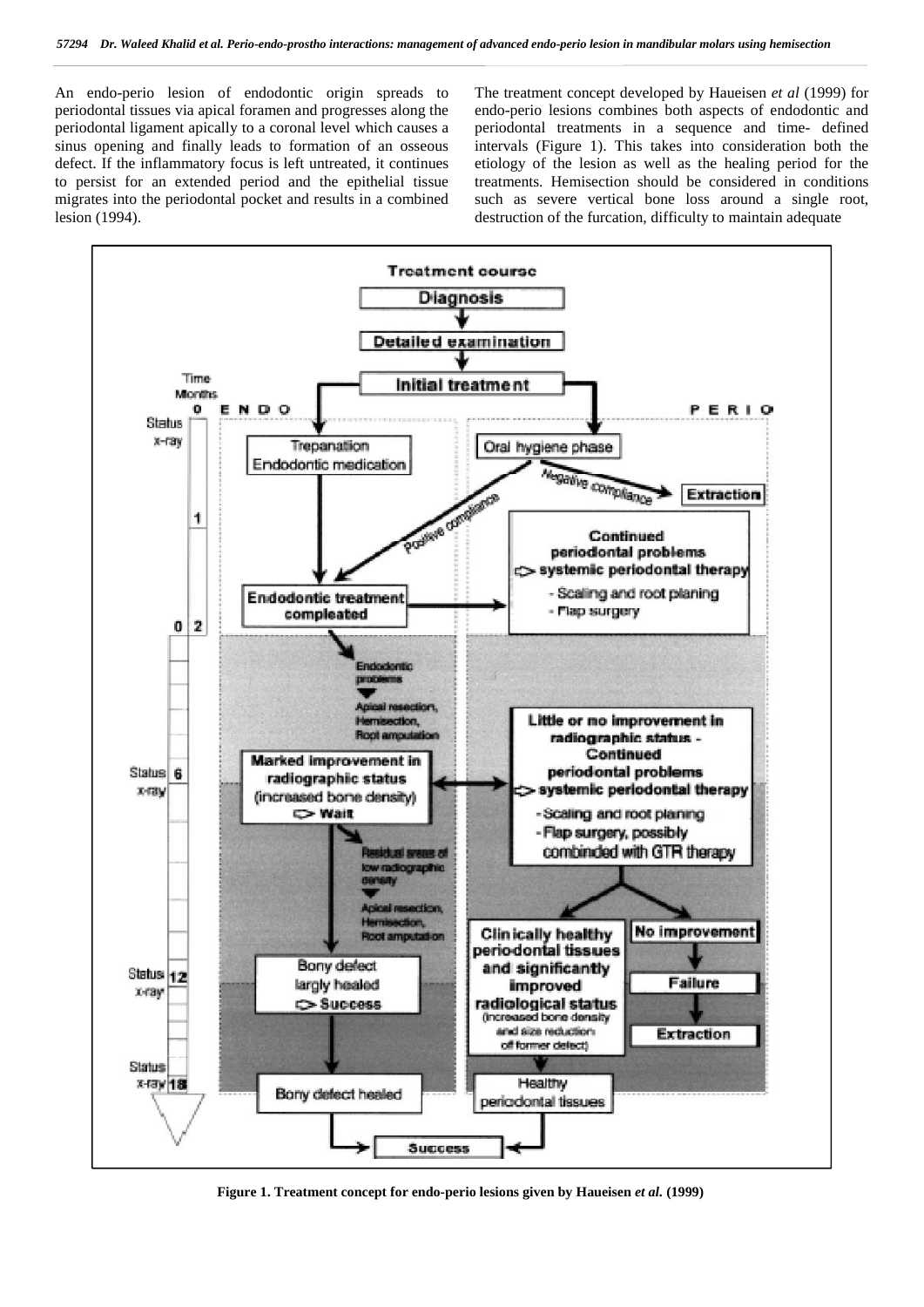hygiene in proximal areas, any unfavorable proximity to roots of adjacent teeth, and in root exposure due to dehiscence. The sequence of treatment to be followed for hemisection procedure includes primarily performing the root canal treatment of the remaining roots and restoring them with appropriate restorative material. Splinting with the adjacent tooth is done to prevent displacement. A fixed prosthodontic prosthesis follows this for the maintenance of the occlusal load (Saad, 2009).

## **Case Report**

A 45 year old male patient reports with a chief complaint of pain on the right lower back tooth for one month. On examination, it was found that 47 was decayed with caries involving the pulp, and pocket depth of 10mm was seen in relation to 47, with tenderness on percussion.



**Case Picture 1. Preoperative View**



**Case Picture 2. Preoperative Buccal View**



**Case Picture 3. Radiographic View**

Radiographic examination reveals radiolucency involving the distal root of 47. A root canal treatment was planned for the patient which was to be followed by hemisection. The defect was packed with OSSIFI© alloplast bone graft material, and PERIOCOL© membrane was used to cover the defect and sutured. After sufficient healing, the tooth was restored using a

modified crown. This modified prosthesis was designed to facilitate maintenance of hygiene in proximal areas, maintain occlusal load, and permit conservation of tooth structure and prevent unnecessary tooth preparation. Patient was reviewed after six weeks and healing was satisfactory.



**Case Picture 4. Sectioning of distal segment of 47**



**Case Picture 5. Distal segment of 47**



**Case Picture 6. Defect debridement, Packed with bone graft, and covered with GTR membrane**



**Case Picture 7. Postoperative View**